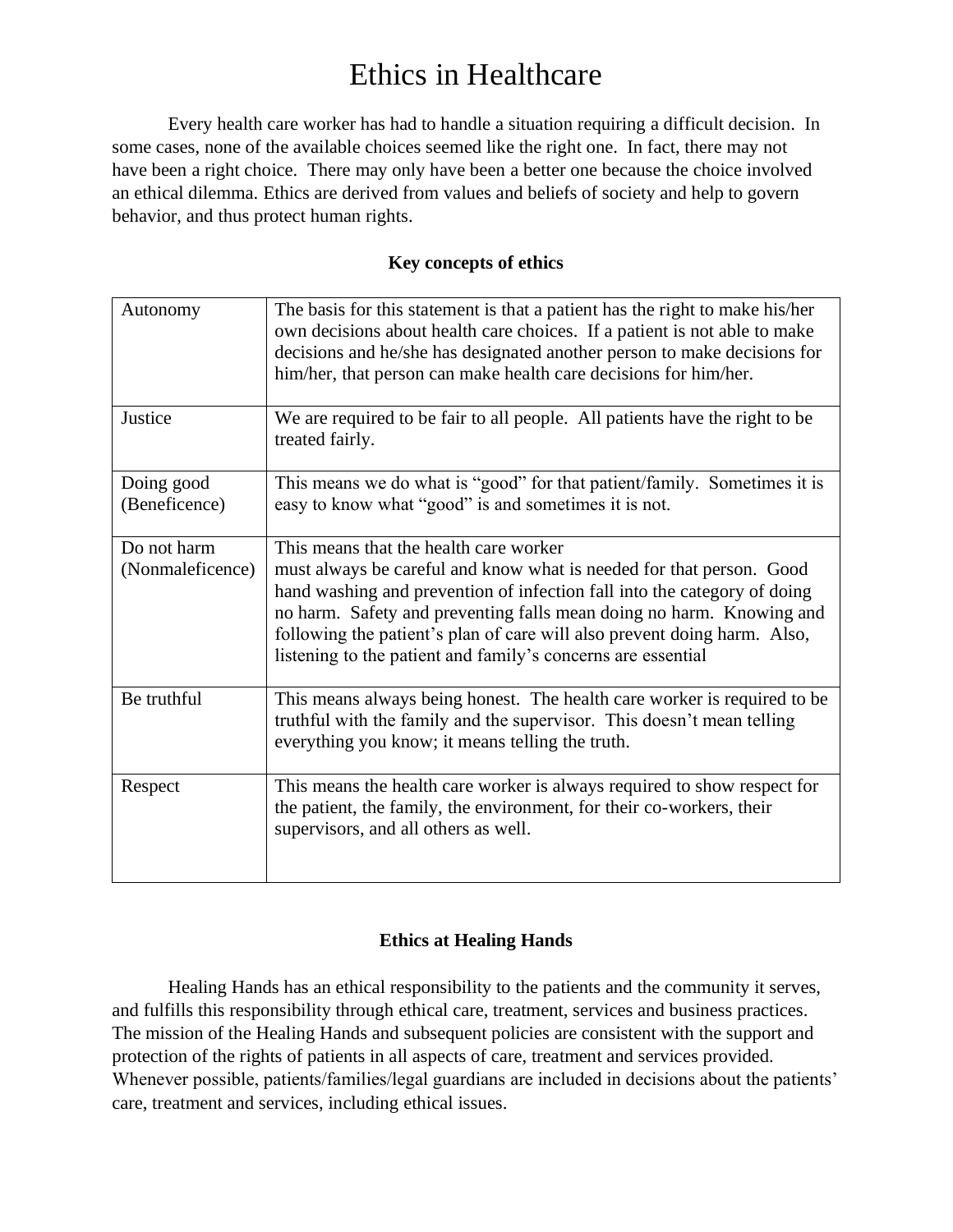Should the patient require or request care, treatment or services not available or inconsistent with the agency's mission, an offer to refer/transfer the patient to an organization that can fulfill this need will be made and if in agreement, the patient will be referred/ transferred appropriately. The patient/family will be notified of any financial benefit, if any, to the agency as a result of the referral/transfer process.

### Admission, Transfer, Discharge

All decisions to admit, transfer and discharge patients is based solely on the interest of the patient and his/her medical condition and need requirements to ensure access to appropriate level of care in the appropriate setting and treatment that meets the patient's medical needs.

### Billing of Services

Healing Hands deals honestly with all payers. Billing practices that are accurate, ethical, straightforward and honest are maintained, and all billing questions are resolved according to organizational policies and payer contracts in a timely and appropriate manner, without harassment, real or perceived. The effectiveness and safety of care, treatment and services provided by the Healing Hands is consistent for all patients and is not dependent on the patient's ability to pay. Unpaid accounts will be reviewed prior to referral to a collection agency. Should a patient continue to require home health assistance although he/she financially can no longer continue services, all efforts will be made to assist the patient/family obtain alternate financial resources.

#### Compensation Programs

Compensation programs for individuals who provide utilization services will not contain incentives, direct or indirect, for those individuals to make inappropriate review decisions. Compensation programs for physicians and management staff are based on quality standards, member satisfaction and achievement of individual professional goals.

### **Confidentiality**

Information regarding any client/patient admission or condition is not divulged by any healthcare professional without written permission, except as required by law. Patients accessing the Healing Hands for healthcare are informed regarding what information is recorded, how it is used, who will have access to the information and how these practices may affect the patient's right to privacy and confidentiality.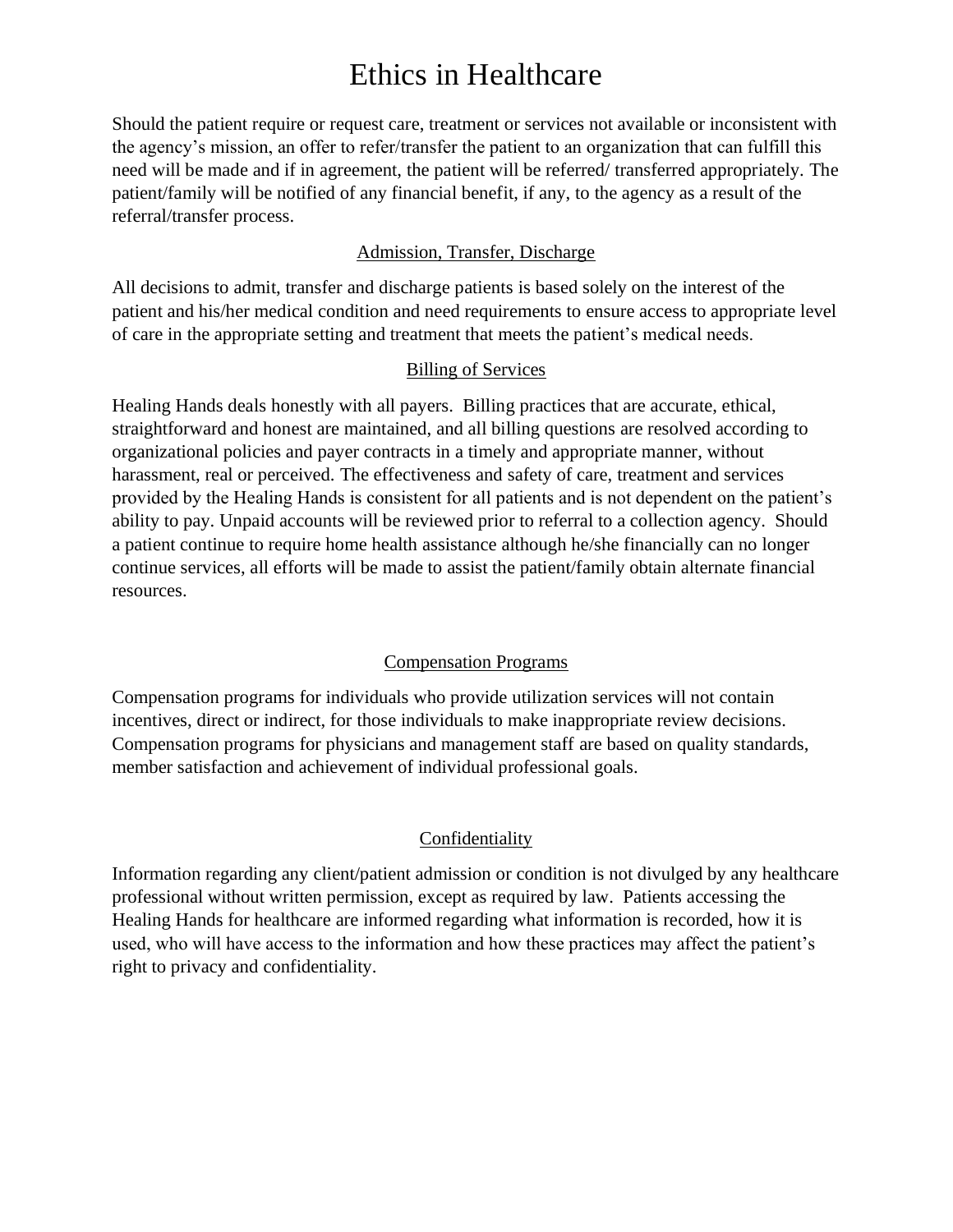### Conflict of Interest

Full disclosure will be made by any persons having an investment, financial interest or compensation relationship, direct or indirect, with any supplier, client or competitor of the agency, and they will seek evaluation for participation in the transaction.

### Contracting, Disclosure

The agency deals fairly and honestly with clients, customers, vendors, competitors, payers and financial partners. All communication and disclosure information are accurate, clear and complete to assure reliability. Financial and operational reports are accurate, fair and truthful. Patients are informed of any relationships that exist with regard to contracted services and how they were selected and any financial relationships that exist.

### Individual Responsibility

We are committed to our responsibility to administer and use effectively the physical, technological, financial and human resources for meeting healthcare needs. Our ethical position respects the individual and acknowledges the interdependence of every person within the community. It is also our responsibility to educate, to conduct research and to advance science so that the quality of care and the efficacy and efficiency with which resources are used can be improved over time. It is our responsibility to educate the public as to its healthcare responsibilities and to work toward the instituting of policies which will promote quality healthcare.

### Staff and Governing Body Responsibilities

- 1. Uphold the values, ethics and mission of the Healing Hands HH
- 2. Conduct all personal and professional activities with honesty, integrity, respect, fairness and good faith in a manner that will reflect positively upon the agency and in the best interest of the patient population and community served
- 3. Comply with all applicable local, state and federal laws and regulations in the conduct of organizational or personal activities
- 4. Maintain competency and proficiency in healthcare industry and general business standards
- 5. Avoid the exploitation of professional relationships for personal gain
- 6. Respect confidences including confidential business information
- 7. Refrain from participating in any endorsement or publicity that demeans the credibility and dignity of the agency and the profession
- 8. Assure that no conflict of interest exists in any dealings involving the company
- 9. Use this code to further the interests of the agency and to report any alleged violations to management.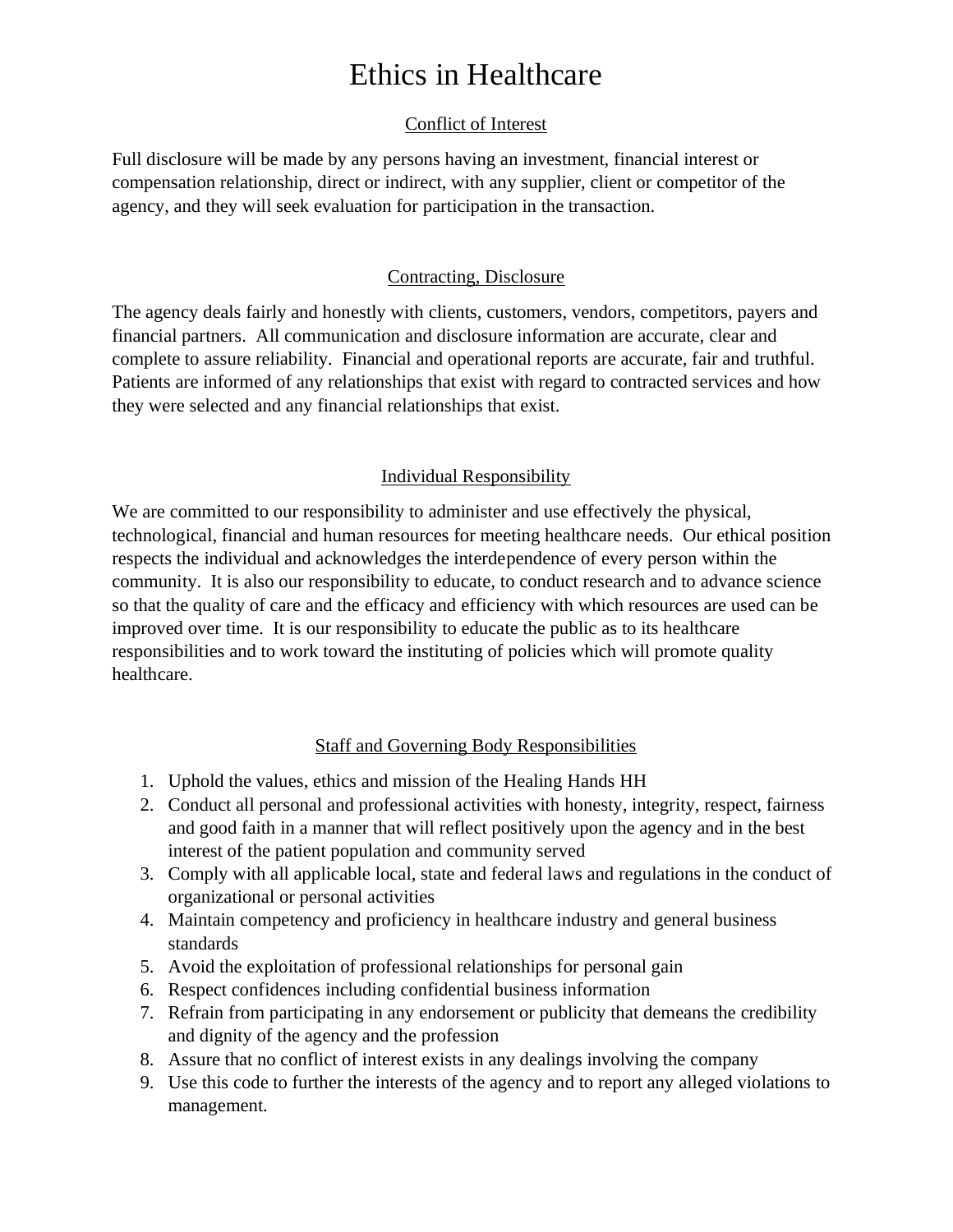- 10. Provide healthcare services consistent with available resources and assure the existence of a resource allocation process that considers ethical ramifications
- 11. Conduct both competitive and cooperative activities in ways that improve community healthcare services
- 12. Continuous improvement of business management processes, functions and services
- 13. Respect of the customs and practices of those served, consistent with the Healing Hands' philosophy
- 14. Be truthful in all forms of communication, including receivables and avoid information that would create unreasonable expectations
- 15. Enhance the dignity and image of the Healing Hands through marketing, public relations and education programs without undermining the reputation of competitive businesses
- 16. Assure the existence of a process to evaluate the quality of care or services rendered
- 17. Avoid exploitation of relationships for personal advantage
- 18. Avoid practicing or facilitating discrimination and institute safeguards to prevent discriminatory organizational practices
- 19. Advise patient of rights, responsibilities and risks regarding care and services provided
- 20. Assure confidentiality and autonomy of patients and others served

### Marketing

The company restricts all marketing efforts to those services and procedures which are within the technical and licensure limits of the providers of Healing Hands. Marketing programs promote the dignity of the individual and present an accurate, honest and straightforward representation of the benefits of diagnostic and therapeutic procedures it provides and the services it has made available to our community.

### Violations

Staff, students and volunteers who violate the code will be subject to disciplinary action, up to and including termination of employment.

### Ethics Committee

Healing Hands maintains an Ethics Committee to ensure that human dignity and patient rights remain of paramount importance, and to establish a system that allows a staff member, patient or family member to request the convening of the Ethics Committee to address ethical issues.

• Patients/families are provided with written information about the Bill of Rights on admission.

The Ethics Committee shall have a minimum of five (4) members. The membership shall include at least the following: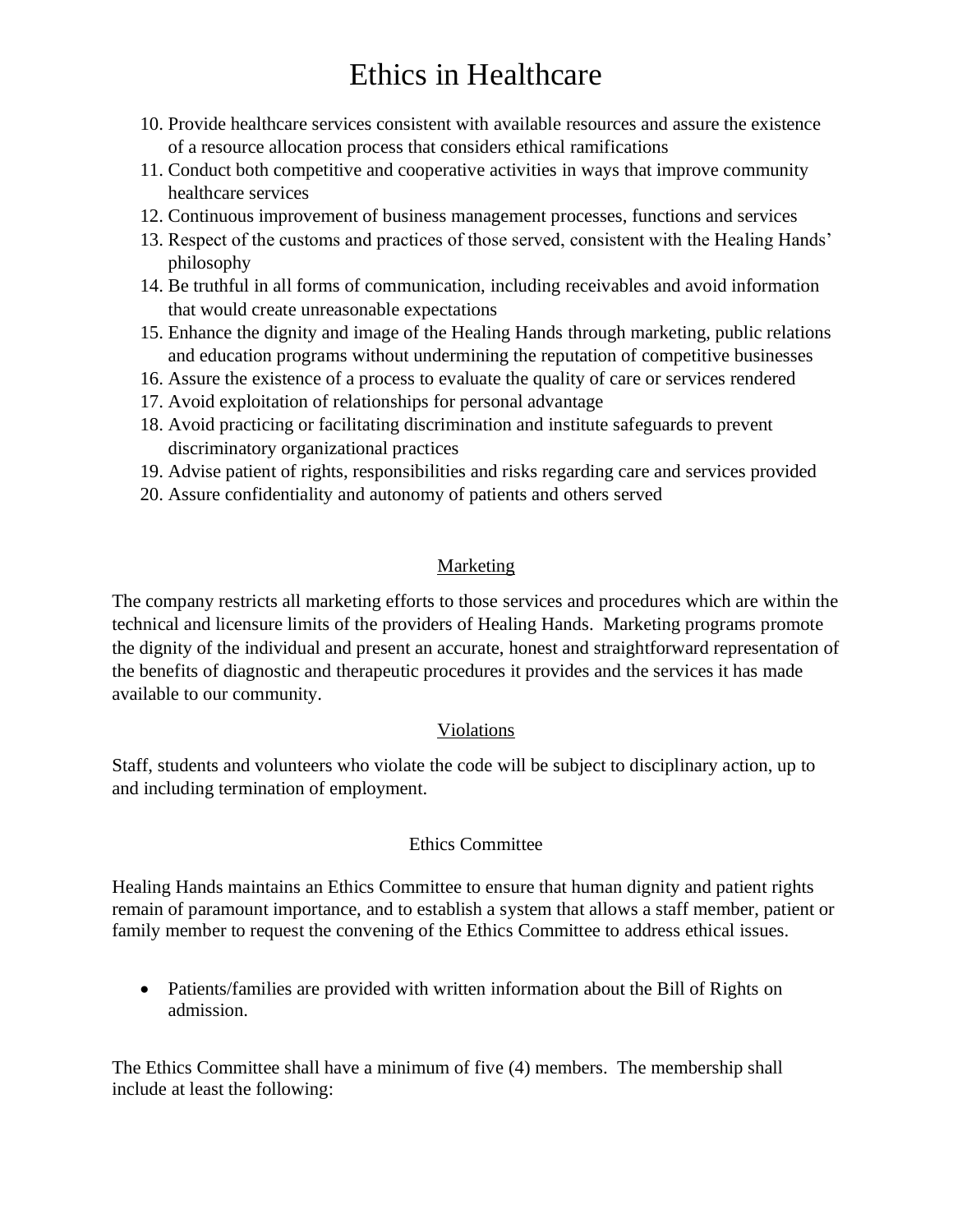- Administrator (Chairperson)
- Director of Nursing
- Home Care clinician
- Community Member

The Ethics Committee provides a forum for sharing ideas and discussing key ethical issues. It functions essentially in an advisory manner. It will not have the authority to make treatment decisions or to overrule physician's orders. Its activity includes tasks such as education staff and review/recommend revision of policies related to ethical issues as well as address any current ethical dilemmas which agency staff may be facing while providing care in the home.

The Ethics Committee meets, as needed, to assure timely review of situations that affect the care and services provided to patents and their families by the agency and may employ teleconferencing or written communication as its primary methods of communication

- Any staff member may request the convening of the Ethics Committee to address what he/she feels constitutes an ethical issue that would benefit from a discussion by the Ethics Committee.
- Ethical issues in home care may include, but are not limited to:
	- o patient autonomy and family obligation
	- o privacy/confidentiality
	- o end-of-life issues and privacy
	- o conflicting values wishes or beliefs among several involved persons
	- o negligence
	- o abuse and neglect
	- o incompetent or illegal behavior by personnel
	- o refusal of care
	- o can the family caregiver handle tasks required to care for the patient?
	- o are family members following the wishes of the patient as indicated before they developed dementia?
	- o is the patient safe in the home setting?
	- o is the employee safe in the patient's home?
- To request the convening of the Ethics Committee, the staff member shall contact the Director of Nursing/Clinical Manager.
- The Director of Nursing/Clinical Manager shall contact the Chairperson of the Ethics Committee who will schedule a meeting of the Ethics Committee.
- The patient, or his/her family, may request a convening of the Ethics Committee to discuss what they feel constitutes an ethical issue by notifying the nurse/therapist caring for the patient of his/her wishes. The nurse/therapist will then follow the above stated procedure to convene the Ethics Committee.
- Quarterly reports addressing Ethics Committee activities shall be submitted to the Quality Assessment and Improvement (QAPI) Committee, the Administrator and the Corporate Compliance Officer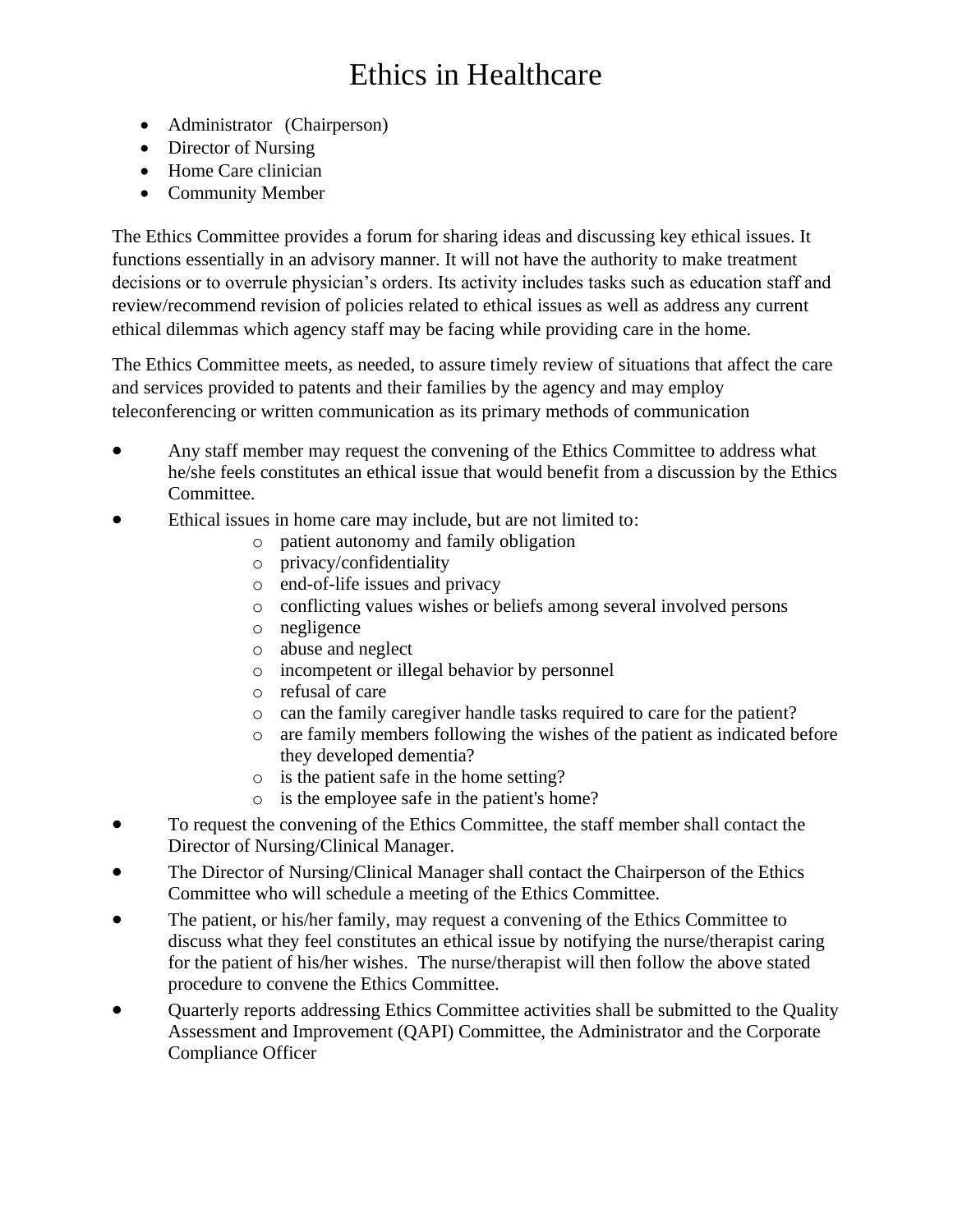#### **An ethical dilemma**

An ethical dilemma is a situation that requires an individual to make a choice between two equally unfavorable choices. In the ethical dilemma there is no right answer, it often presents itself as something that doesn't feel right and makes the person uncomfortable, causing conflict within themselves.

### **Self-Study**

### **Example #1**

Mrs. Dilbert is 79 years old and has Congestive Heart Failure. She was recently discharged from the hospital and is quite weak. She is receiving oxygen and is on many medications. The plan of care is to assist her with walking in the house and to assist her with a bath. When you arrive, she tells you she doesn't want to get out of bed and walk because, "she is just tired of all this." She also tells you she doesn't want a bath.

### Discussion

### Is this an ethical dilemma?

Yes, it could be, if the patient continues to refuse services that are beneficial to her. The conflict is between following the plan of care, which requires the patient to walk, and the patient's wishes to stay in bed. The patient is asking to do one thing, but the health care worker knows that decision is probably not in the best interest of the patient. The conflict is between "autonomy" and "doing good".

What are the ethical concepts in this situation?

- 1. Autonomy. The patient tells you she doesn't want to walk or have a bath. Autonomy says she has the right to make the decision to refuse services that are in the plan of care.
- 2. Doing good. The patient needs help, and both: walking and bathing will most likely improve her physical and mental health. The nurse is certain a bath will be "good" for the patient.
- 3. Do no harm. The patient may be right in not wanting to get out of bed. Her heart condition may have gotten worse and walking may cause her more harm.
- 4. Be truthful. The patient needs to be informed of the benefits of walking and bathing. The health care worker needs to be honest to the patient, also in documenting the patient's responses.
- 5. Be respectful. Whatever decision is finally made, the patient and family need to be treated with respect.
- 6. 6.Be fair. While you may want to spend the rest of your day with this patient, you realize that other patients are waiting for you to come to help them also.

### **Example #2**

Sally Rouse is a home health care worker (she could be a nurse, aide, therapist or anyone) that works for Dupont Home Health agency. She is also a mother of three children, ages 6, 8 and 10. When she comes to work on Monday morning, she notes that she has been assigned to make home visits on 7 patients. This is considered a usual caseload for a day in this agency. Shortly after she begins seeing her patients, she gets a telephone call from the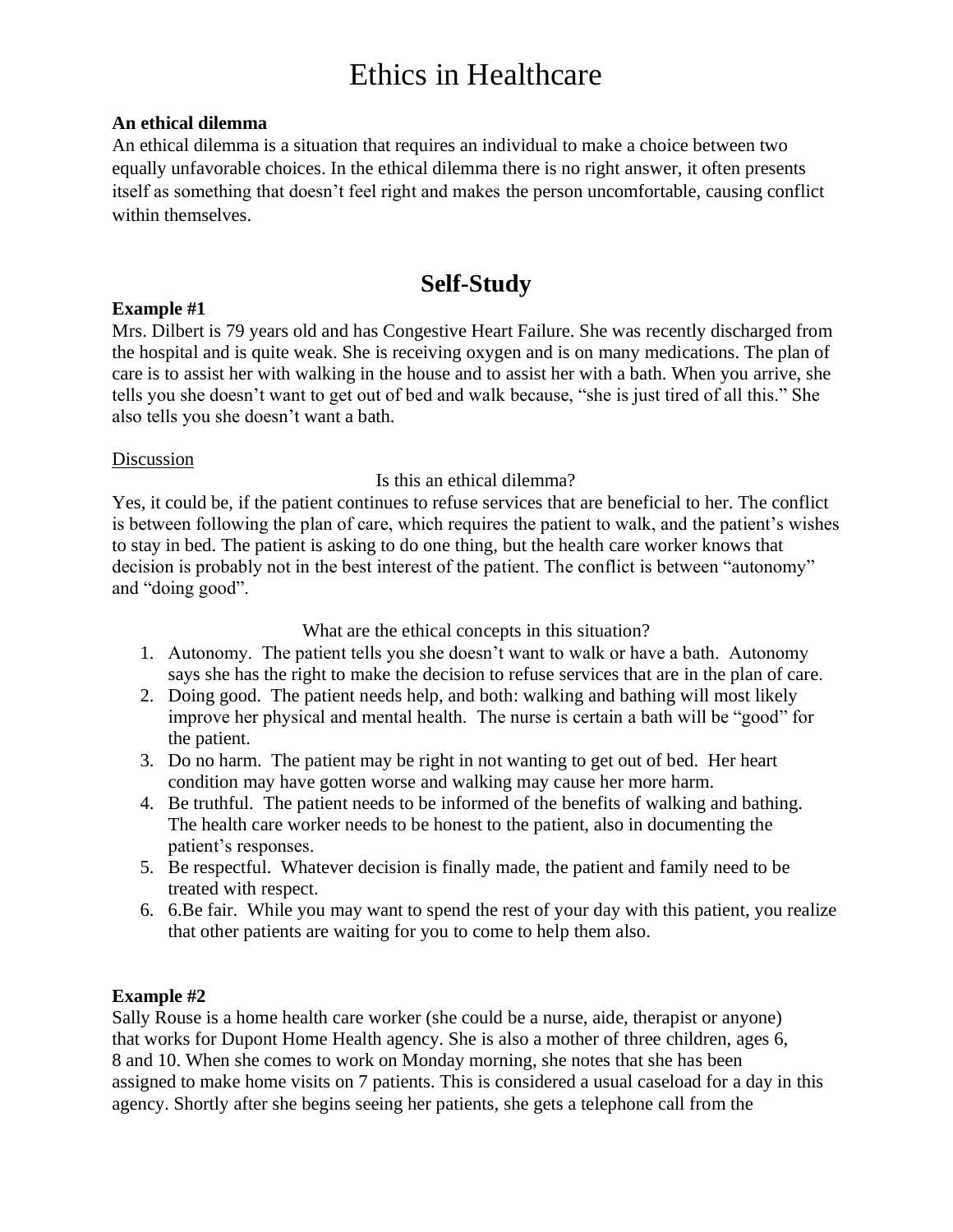school where her children attend. Her ten-year-old son has gotten into trouble and she needs to go to the school that afternoon to talk to the counselor about the situation and her son's behavior. She realizes that she will not be able to see all her patients and attend the school conference

#### Discussion:

Is this an ethical dilemma?

Yes. This is an ethical dilemma for Sally. She knows she has two equally important responsibilities, the first to her child and the second to the agency and her patients. There is no good solution for her, because she can't be in two places at one time. The dilemma is between "doing good" for her patients and "doing good" for her child.

What are the ethical concepts in this situation?

- 1. Autonomy. She has the right to make decisions about her own life and her children. The agency has the right to make decisions about the conduct of their employees while on duty.
- 2. Doing good. She has the responsibility to do good for her child and her patients.
- 3. Do no harm. She has to decide how to do no harm to her child, her patients and herself.
- 4. Be truthful. She needs to communicate with both the school and the agency depending on her decision.
- 5. Be respectful. She may be frustrated and angry by having been put in this situation by her child, the school and the agency. She needs to continue to show respect to all involved.
- 6. Be fair. Her decision needs to reflect careful thought for all involved.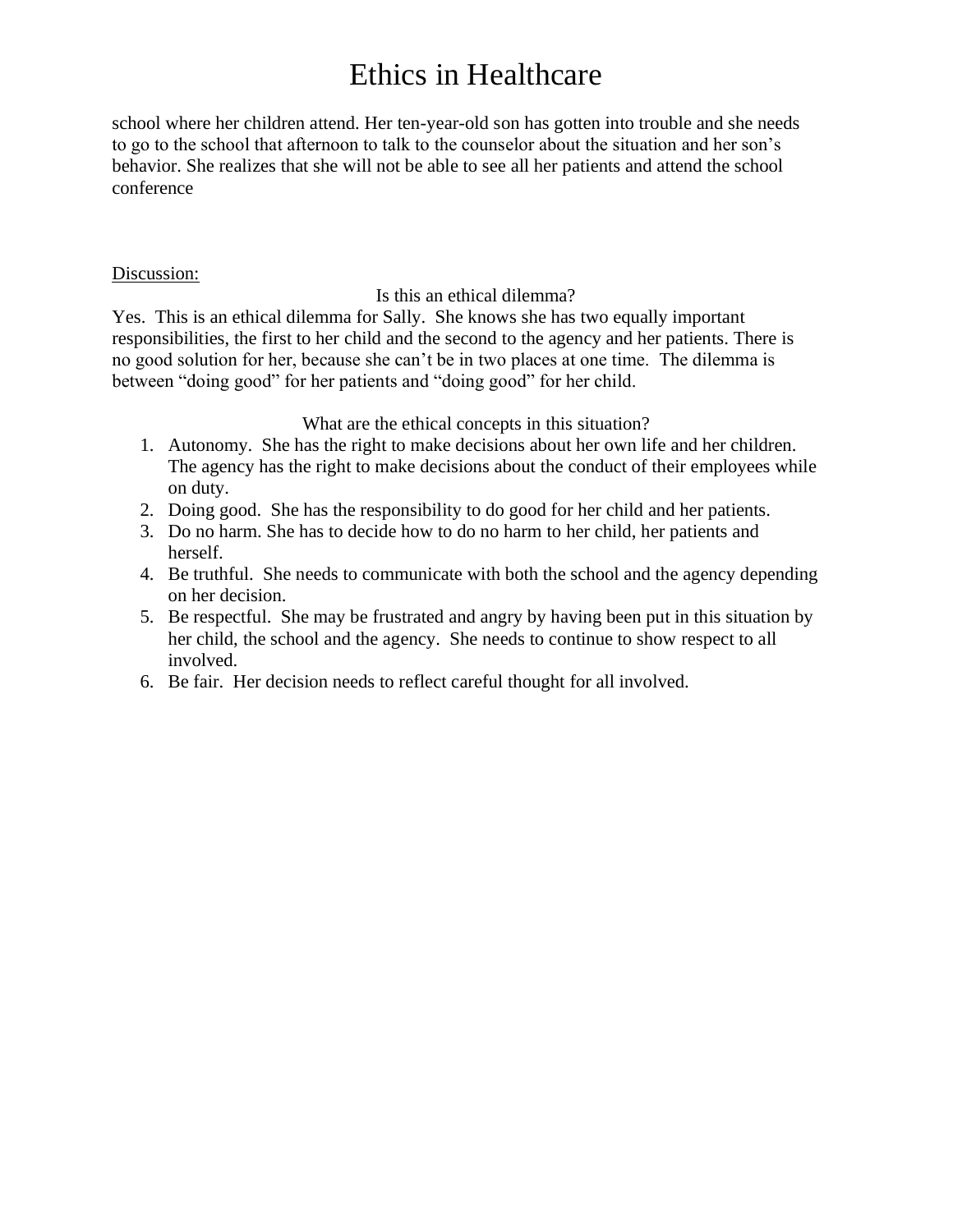### POST TEST

- 1. Key ethical concepts include:
	- a. Autonomy, justice, and respect
	- b. Doing good, do no harm, be truthful
	- c. Privacy, confidentiality
	- d. a and b
- 2. Whenever possible, patients/families/legal guardians are included in decisions about the patients' care, treatment and services, including ethical issues. True False
- 3. At Healing Hands all decisions to admit, transfer and discharge patients is based solely on the interest of the patient and his/her medical condition and need requirements to ensure access to appropriate level of care in the appropriate setting and treatment that meets the patient's medical needs. True False
- 4. Violation of Code of Ethics is subject to disciplinary action, up to and including termination of employment. True False
- 5. Any staff member may request the convening of the Ethics Committee to address what he/she feels constitutes an ethical issue that would benefit from a discussion by the Ethics Committee.

True False

- 6. Ethical issues at home include:
	- a. patient autonomy and family obligation
	- b. end-of-life issues and privacy
	- c. incompetent or illegal behavior by personnel
	- d. refusal of care
	- e. All of the above
- 7. In the ethical dilemma there is no right answer, it often presents itself as something that doesn't feel right and makes the person uncomfortable, causing conflict within themselves. True False

- 8. What should you do is you want to request the convening of the Ethics Committee?
	- a. Contact the DON
	- b. Discuss it with patient/family
	- c. Discuss it with co-workers
	- d. Do nothing